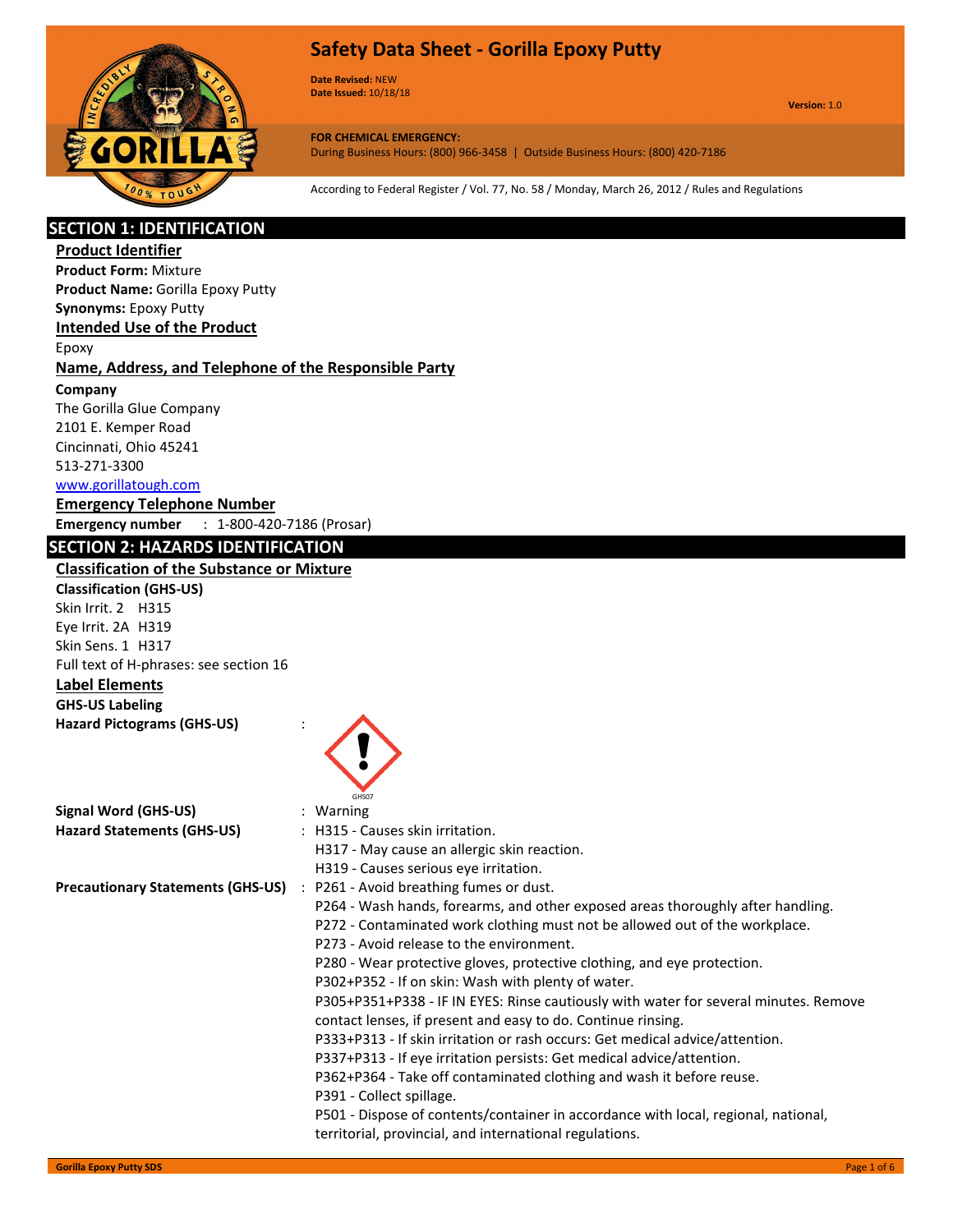

**Date Revised:** NEW **Date Issued:** 10/18/18

**FOR CHEMICAL EMERGENCY:** During Business Hours: (800) 966-3458 | Outside Business Hours: (800) 420-7186

According to Federal Register / Vol. 77, No. 58 / Monday, March 26, 2012 / Rules and Regulations

**Other Hazards** Not available

**Unknown Acute Toxicity (GHS-US)** Not available

## **SECTION 3: COMPOSITION/INFORMATION ON INGREDIENTS**

| <b>Mixture</b>                          |                           |           |
|-----------------------------------------|---------------------------|-----------|
| <b>Name</b>                             | <b>Product Identifier</b> | % (w/w)   |
| Talc, not containing asbestiform fibres | (CAS No) 14807-96-6       | $30 - 60$ |
| Glass, oxides, chemicals                | (CAS No) 65997-17-3       | $10 - 30$ |
| Nepheline syenite                       | (CAS No) 37244-96-5       | $10-30$   |
| Bisphenol A-epichlorohydrin polymer     | (CAS No) 25068-38-6       | $5-10$    |
| 2, 4, 6-tris(dimethylaminomethyl)phenol | (CAS No) 90-72-2          | $1 - 5$   |
| Titanium dioxide                        | (CAS No) 13463-67-7       | $1 - 5$   |
| Crystalline silica, non-respirable      | (CAS No) 14808-60-7       | $0.1 - 1$ |
|                                         |                           |           |

Full text of H-phrases: see section 16

**SECTION 4: FIRST AID MEASURES**

#### **Description of First Aid Measures**

**General:** Never give anything by mouth to an unconscious person. If you feel unwell, seek medical advice (show the label if possible). **Inhalation:** If inhaled, remove to fresh air and keep at rest in a position comfortable for breathing. If you feel unwell, seek medical advice.

**Skin Contact:** Remove contaminated clothing. Gently wash with plenty of soap and water followed by rinsing with water for at least 15 minutes. Call a POISON CENTER or doctor/physician if you feel unwell. Wash contaminated clothing before reuse.

**Eye Contact:** Rinse cautiously with water for at least 15 minutes. Remove contact lenses, if present and easy to do. Continue rinsing. Obtain medical attention.

**Ingestion:** Rinse mouth. Do not induce vomiting. Immediately call a POISON CENTER or doctor/physician.

#### **Most Important Symptoms and Effects Both Acute and Delayed**

**General:** Exposure may produce an allergic reaction. Causes skin irritation. Causes serious eye irritation.

**Inhalation:** Not available.

**Skin Contact:** Causes skin irritation. Exposure may produce an allergic reaction.

**Eye Contact:** Causes serious eye irritation.

**Ingestion:** Not available.

**Chronic Symptoms:** Not available

#### **Indication of Any Immediate Medical Attention and Special Treatment Needed**

If medical advice is needed, have product container or label at hand.

#### **SECTION 5: FIRE-FIGHTING MEASURES**

#### **Extinguishing Media**

**Suitable Extinguishing Media:** Use extinguishing media appropriate for surrounding fire.

**Unsuitable Extinguishing Media:** Do not use a heavy water stream. Use of heavy stream of water may spread fire.

#### **Special Hazards Arising From the Substance or Mixture**

**Fire Hazard:** Not flammable.

**Explosion Hazard:** Product is not explosive.

**Reactivity:** None known.

#### **Advice for Firefighters**

**Precautionary Measures Fire:** Exercise caution when fighting any chemical fire.

**Firefighting Instructions:** Do not allow run-off from fire fighting to enter drains or water courses.

**Protection During Firefighting:** Do not enter fire area without proper protective equipment, including respiratory protection. Hazardous Combustion Products: Carbon oxides (CO, CO<sub>2</sub>), nitrogen oxides, sulfur oxides, halogenated compounds and metal oxides.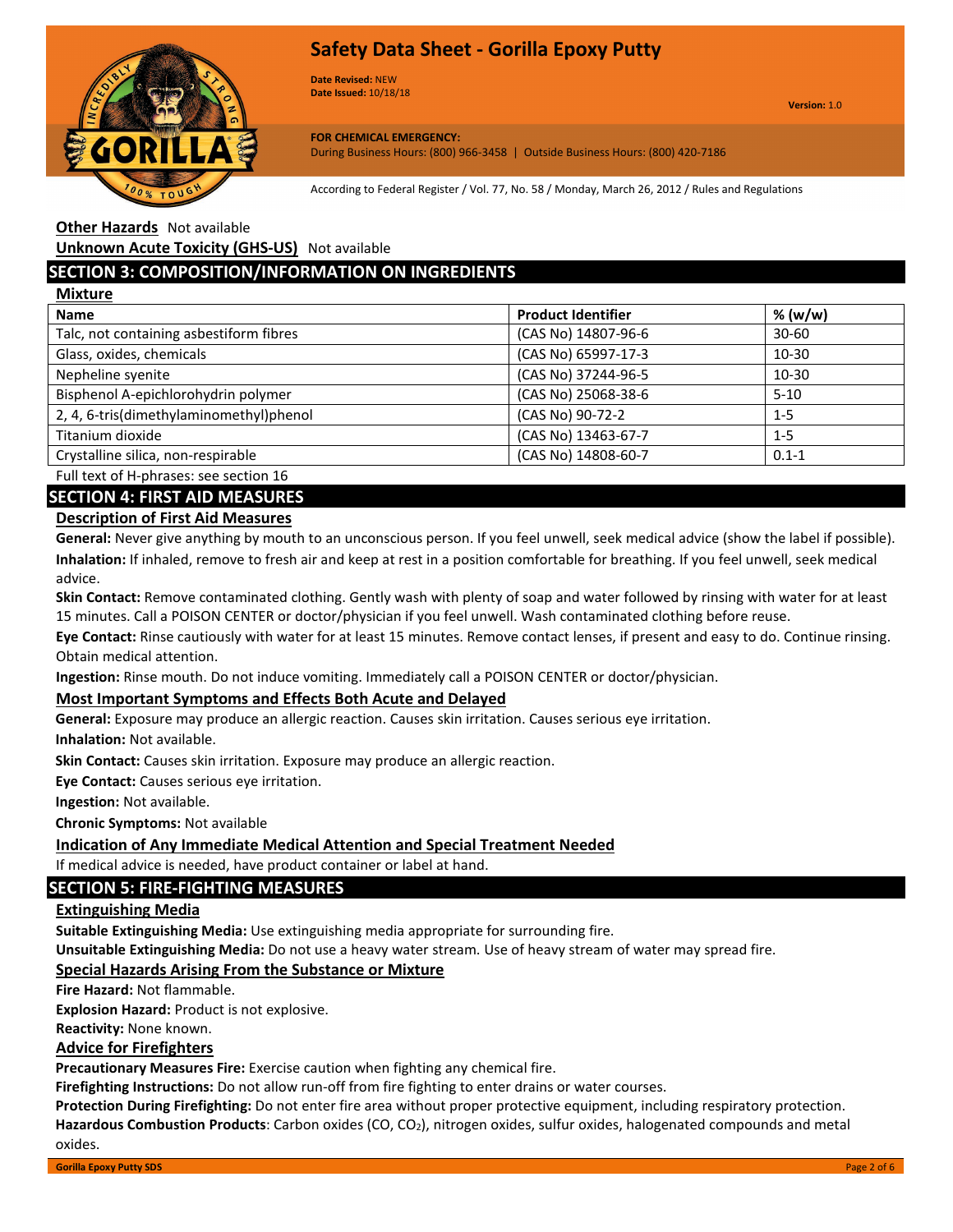

**Date Revised:** NEW **Date Issued:** 10/18/18

**Version:** 1.0

#### **FOR CHEMICAL EMERGENCY:**

During Business Hours: (800) 966-3458 | Outside Business Hours: (800) 420-7186

According to Federal Register / Vol. 77, No. 58 / Monday, March 26, 2012 / Rules and Regulations

## **Reference to Other Sections**

Refer to section 9 for flammability properties.

#### **SECTION 6: ACCIDENTAL RELEASE MEASURES**

#### **Personal Precautions, Protective Equipment and Emergency Procedures**

**General Measures:** Do not get in eyes, on skin, or on clothing.

#### **For Non-Emergency Personnel**

**Protective Equipment:** Use appropriate personal protection equipment (PPE).

**Emergency Procedures:** Evacuate unnecessary personnel.

#### **For Emergency Personnel**

**Protective Equipment:** Equip cleanup crew with proper protection.

**Emergency Procedures:** Upon arrival at the scene, a first responder is expected to recognize the presence of dangerous goods, protect oneself and the public, secure the area, and call for the assistance of trained personnel as soon as conditions permit.

#### **Environmental Precautions**

Prevent entry to sewers and public waters.

#### **Methods and Material for Containment and Cleaning Up**

**For Containment:** Absorb and/or contain spill with inert material, then place in suitable container.

**Methods for Cleaning Up:** Clean up spills immediately and dispose of waste safely.

#### **Reference to Other Sections**

See heading 8, Exposure Controls and Personal Protection. Concerning disposal elimination after cleaning, see item 13.

### **SECTION 7: HANDLING AND STORAGE**

#### **Precautions for Safe Handling**

**Hygiene Measures:** Handle in accordance with good industrial hygiene and safety procedures. Wash hands and other exposed areas with mild soap and water before eating, drinking, or smoking and again when leaving work.

#### **Conditions for Safe Storage, Including Any Incompatibilities**

**Storage Conditions:** Store in a dry, cool and well-ventilated place. Do not store above 35°C (95°F). Keep container closed when not in use. Store away from incompatible materials.

**Incompatible Materials:** Strong acids, strong bases, strong oxidizers. Amines.

#### **Specific End Use(s)** Epoxy Putty

## **SECTION 8: EXPOSURE CONTROLS/PERSONAL PROTECTION**

#### **Control Parameters**

For substances listed in section 3 that are not listed here, there are no established Exposure limits from the manufacturer, supplier, importer, or the appropriate advisory agency including: ACGIH (TLV), NIOSH (REL), OSHA (PEL), Canadian provincial governments, or the Mexican government.

#### **Exposure Controls**

**Appropriate Engineering Controls:** Emergency eye wash fountains and safety showers should be available in the immediate vicinity of any potential exposure. Provide sufficient ventilation to keep vapors below permissible exposure limit. Ensure all national/local regulations are observed.

**Personal Protective Equipment:** Protective clothing. Safety glasses. Gloves. Insufficient ventilation: wear respiratory protection.



**Materials for Protective Clothing:** Chemically resistant materials and fabrics.

**Hand Protection:** Wear chemically resistant protective gloves.

**Eye Protection:** Chemical goggles or safety glasses.

**Skin and Body Protection:** Wear suitable protective clothing.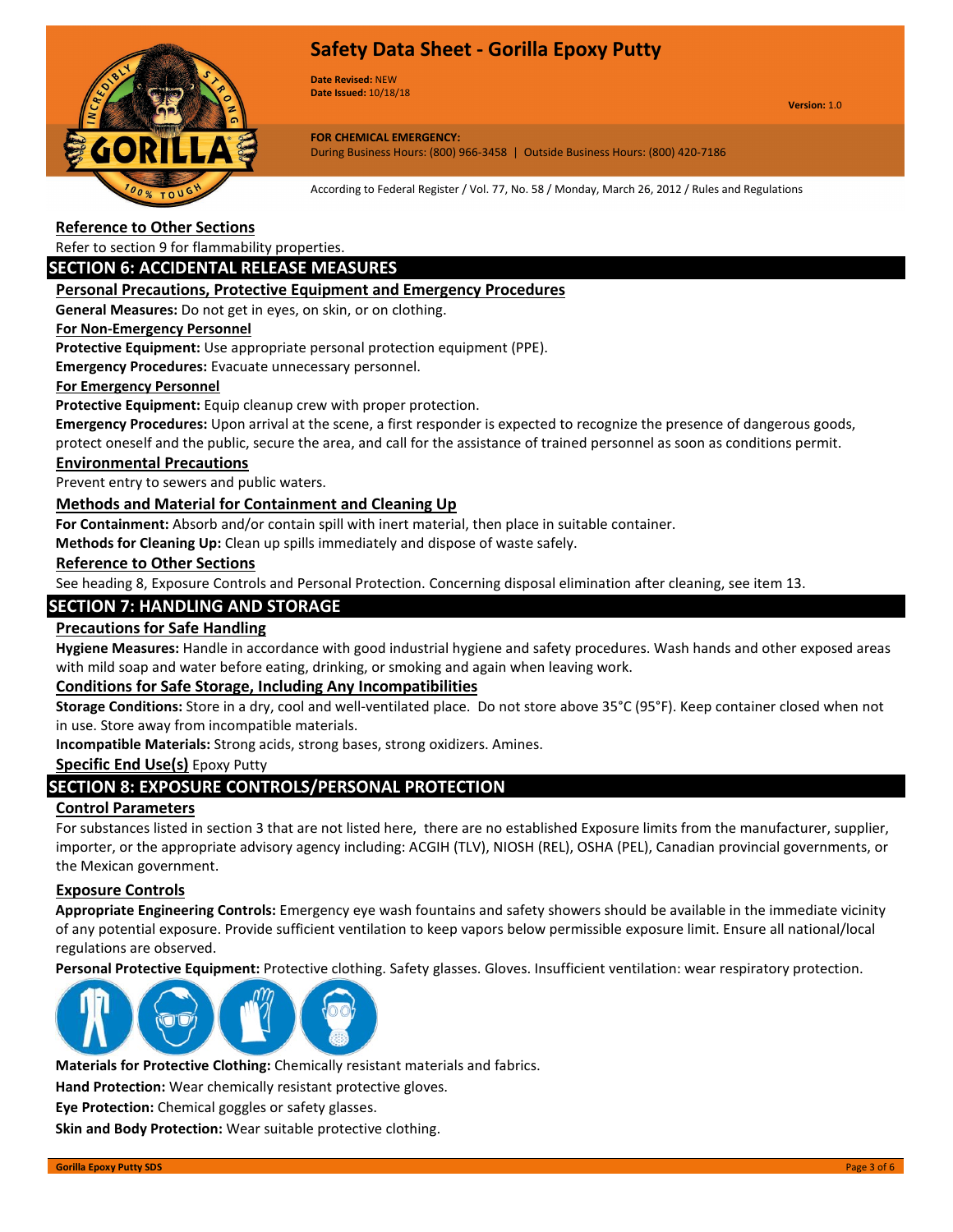

**Date Revised:** NEW **Date Issued:** 10/18/18

**Version:** 1.0

**FOR CHEMICAL EMERGENCY:** During Business Hours: (800) 966-3458 | Outside Business Hours: (800) 420-7186

According to Federal Register / Vol. 77, No. 58 / Monday, March 26, 2012 / Rules and Regulations

**Respiratory Protection:** If exposure limits are exceeded or irritation is experienced, approved respiratory protection should be worn. **Other Information:** When using, do not eat, drink or smoke.

## **SECTION 9: PHYSICAL AND CHEMICAL PROPERTIES**

| <b>Information on Basic Physical and Chemical Properties</b> |           |                                                                       |
|--------------------------------------------------------------|-----------|-----------------------------------------------------------------------|
| <b>Physical State</b>                                        |           | Solid                                                                 |
| Appearance                                                   |           | Gray, White                                                           |
| <b>Odor</b>                                                  |           | Pungent, sulfurous                                                    |
| <b>Odor Threshold</b>                                        |           | Not available                                                         |
| pН                                                           |           | Not applicable                                                        |
| <b>Evaporation Rate</b>                                      |           | Not available                                                         |
| <b>Melting Point</b>                                         |           | Not available                                                         |
| <b>Freezing Point</b>                                        |           | Not available                                                         |
| <b>Boiling Point</b>                                         |           | Not available                                                         |
| <b>Flash Point</b>                                           |           | > 93.3 °C Closed Cup (199.90 °F)                                      |
| <b>Auto-ignition Temperature</b>                             |           | Not available                                                         |
| <b>Decomposition Temperature</b>                             |           | >200°C (>392°F)                                                       |
| Flammability (solid, gas)                                    |           | Not available                                                         |
| <b>Lower Flammable Limit</b>                                 |           | Not available                                                         |
| <b>Upper Flammable Limit</b>                                 |           | Not available                                                         |
| <b>Vapor Pressure</b>                                        |           | Not available                                                         |
| <b>Relative Vapor Density at 20 °C</b>                       |           | Not available                                                         |
| <b>Relative Density</b>                                      |           | Not available                                                         |
| <b>Specific Gravity</b>                                      |           | Not available                                                         |
| Solubility                                                   |           | Not available                                                         |
| <b>Partition Coefficient: N-Octanol/Water</b>                |           | Not available                                                         |
| Viscosity                                                    |           | Not available                                                         |
| <b>Explosion Data – Sensitivity to Mechanical Impact</b>     | $\cdot$ : | Not expected to present an explosion hazard due to mechanical impact. |
| Explosion Data - Sensitivity to Static Discharge             |           | Not expected to present an explosion hazard due to static discharge.  |
| <b>CATION 40. CTADU ITV AND BEACTIVITY</b>                   |           |                                                                       |

## **SECTION 10: STABILITY AND REACTIVITY**

**Reactivity:** None known.

**Chemical Stability:** Stable under recommended handling and storage conditions (see section 7).

**Possibility of Hazardous Reactions:** Hazardous polymerization will not occur.

**Conditions to Avoid:** Direct sunlight. Extremely high or low temperatures.

**Incompatible Materials:** None Known.

**Hazardous Decomposition Products:** Under normal conditions of storage and use, hazardous decomposition products should not be produced.

## **SECTION 11: TOXICOLOGICAL INFORMATION**

#### **Information on Toxicological Effects - Product**

**Acute Toxicity:** Not classified

**Teratogenicity:** Not available

**LD50 and LC50 Data:** Not available

**Skin Corrosion/Irritation:** Causes skin irritation.

**Serious Eye Damage/Irritation:** Causes serious eye irritation.

**Respiratory or Skin Sensitization:** May cause an allergic skin reaction.

**Germ Cell Mutagenicity:** Not classified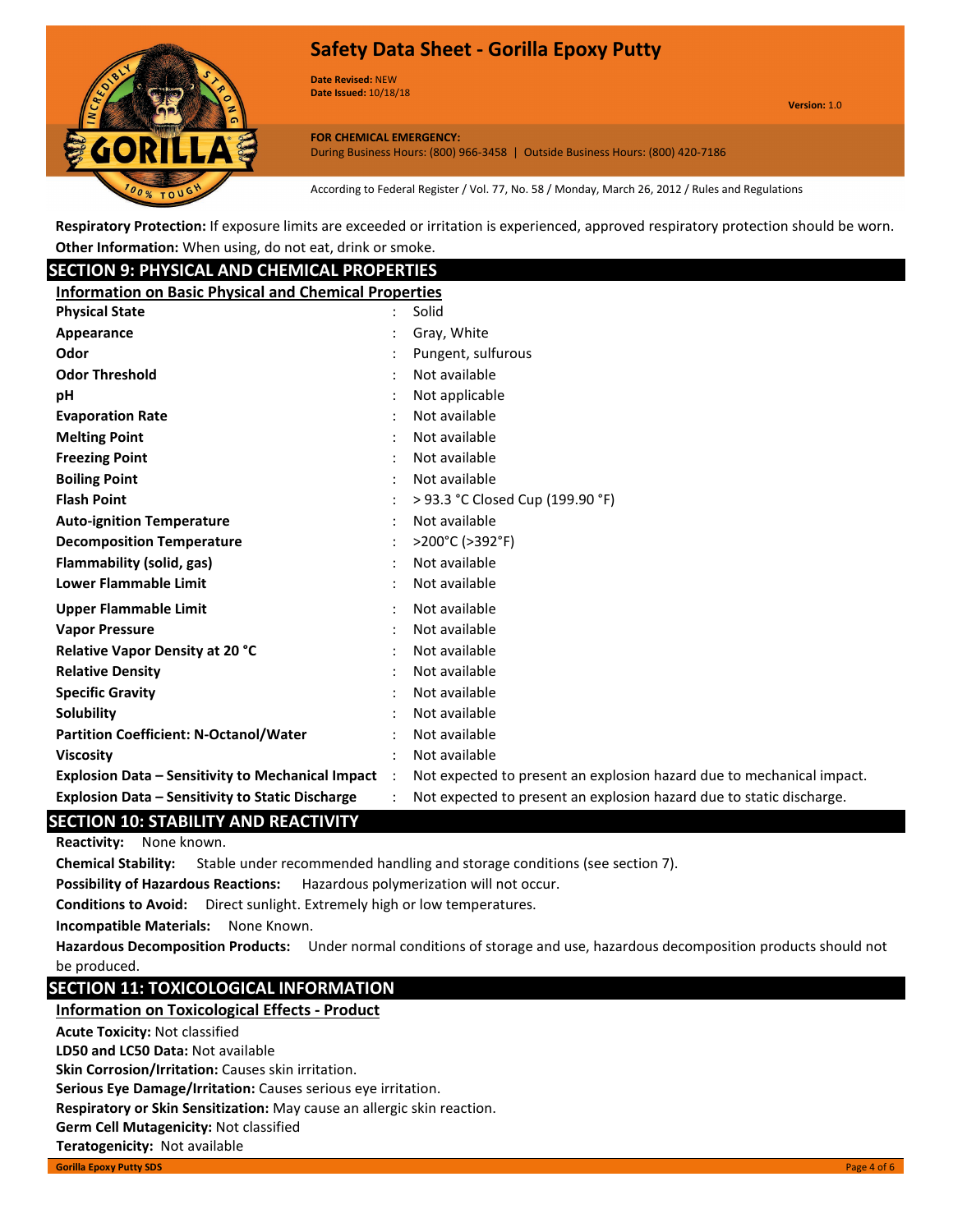

**Date Revised:** NEW **Date Issued:** 10/18/18

**Version:** 1.0

**FOR CHEMICAL EMERGENCY:** During Business Hours: (800) 966-3458 | Outside Business Hours: (800) 420-7186

According to Federal Register / Vol. 77, No. 58 / Monday, March 26, 2012 / Rules and Regulations

| Carcinogenicity: Not classified |  |
|---------------------------------|--|
|---------------------------------|--|

**Specific Target Organ Toxicity (Repeated Exposure):** Not classified

**Reproductive Toxicity:** Not classified

**Specific Target Organ Toxicity (Single Exposure):** Not classified

**Aspiration Hazard:** Not classified

**Symptoms/Injuries After Inhalation:** Not classified

**Symptoms/Injuries After Skin Contact:** Exposure may produce an allergic reaction.

**Symptoms/Injuries After Eye Contact:** Causes serious eye irritation.

**Symptoms/Injuries After Ingestion:** Not classified

#### **Information on Toxicological Effects - Ingredient(s)**

**LD50 and LC50 Data:**

**2, 4, 6-tris(dimethylaminomethyl)phenol (90-72-2)**

| LD50 Oral Rat             | 1653 mg/kg |
|---------------------------|------------|
| <b>LD50 Dermal Rabbit</b> | 1280 mg/kg |

## **SECTION 12: ECOLOGICAL INFORMATION**

#### **Toxicity**

**Ecology - General:** Not available

| Bisphenol A-epichlorohydrin polymer (25068-38-6)  |               |  |
|---------------------------------------------------|---------------|--|
| Log P <sub>ow</sub>                               | $2.64 - 3.78$ |  |
| 2, 4, 6-tris(dimethylaminomethyl)phenol (90-72-2) |               |  |
| $Log P_{ow}$                                      | 0.77          |  |

**Persistence and Degradability** Not available

**Bioaccumulative Potential** Not available

**Mobility in Soil** Not available

**Other Adverse Effects** Avoid release to the environment.

#### **SECTION 13: DISPOSAL CONSIDERATIONS**

**Waste Disposal Recommendations:** Dispose of waste material in accordance with all local, regional, national, provincial, territorial and international regulations.

#### **SECTION 14: TRANSPORT INFORMATION**

| In Accordance with DOT  | Not regulated for transport |
|-------------------------|-----------------------------|
| In Accordance with IMDG | Not regulated for transport |
| In Accordance with IATA | Not regulated for transport |
| In Accordance with TDG  | Not regulated for transport |

## **SECTION 15: REGULATORY INFORMATION**

**US Federal Regulations**

**Gorilla Epoxy Putty**

**SARA Section 311/312 Hazard Classes IMMEDIATE:** Immediate (acute) health hazard

**Bisphenol A-epichlorohydrin polymer (25068-38-6)**

Listed on the United States TSCA (Toxic Substances Control Act) inventory

#### **US State Regulations**

**Titanium Dioxide (13463-67-7)**

U.S. - California - Proposition 65 – Cancer Cancer California Prop 65: ∆WARNING: Cancer www.P65Warnings.ca.gov

**Crystalline silica, non-respirable (14808-60-7)**